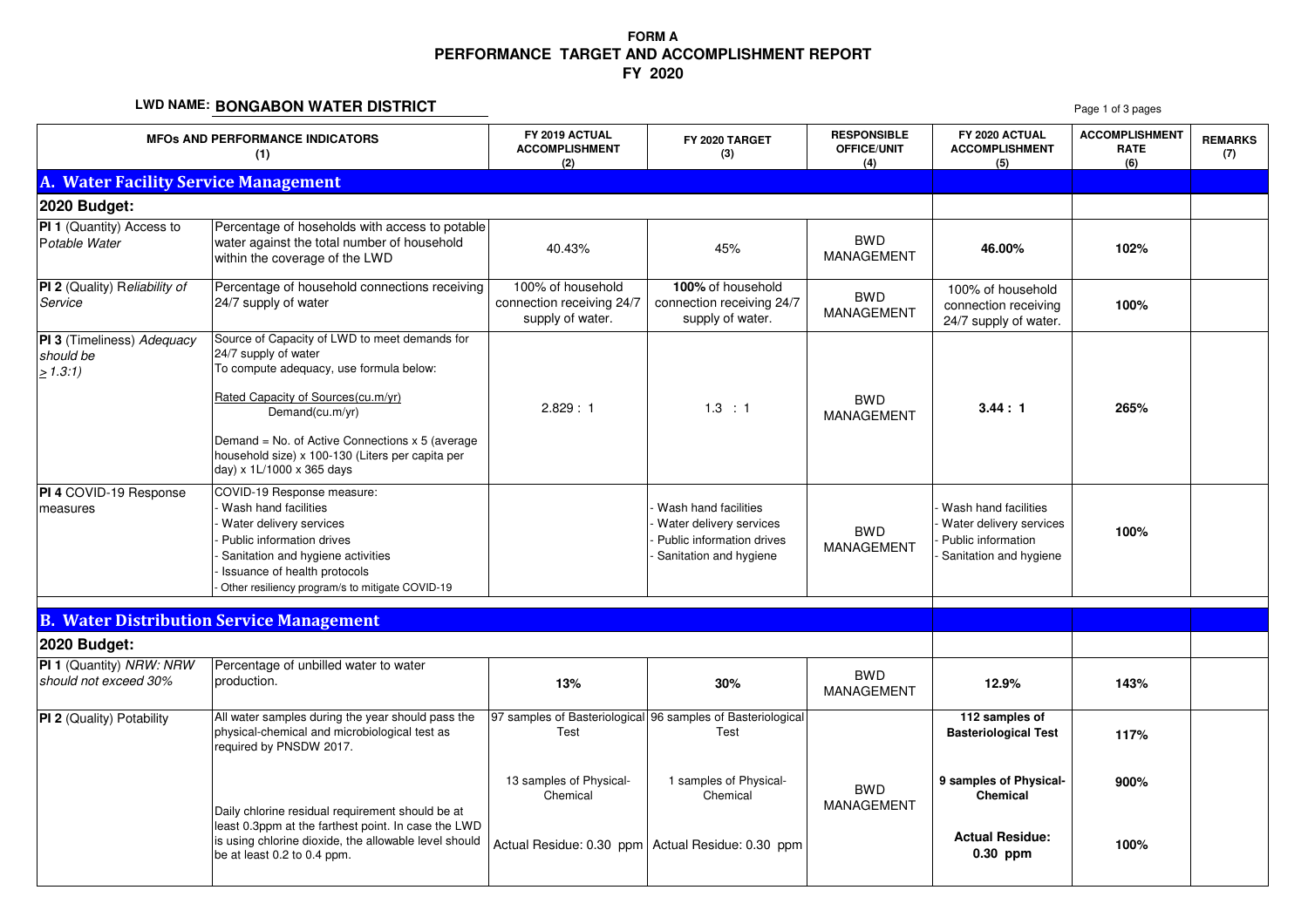# **PERFORMANCE TARGET AND ACCOMPLISHMENT REPORT FY 2020FORM A**

#### **LWD NAME: BONGABON WATER DISTRICT**

| LWD NAME. BUNGABUN WATER DISTRICT<br>Page 2 of 3 pages |                                                                                                                                                                                                                     |                                                                                              |                                                                              |                                                 |                                                                                              |                                             |                       |
|--------------------------------------------------------|---------------------------------------------------------------------------------------------------------------------------------------------------------------------------------------------------------------------|----------------------------------------------------------------------------------------------|------------------------------------------------------------------------------|-------------------------------------------------|----------------------------------------------------------------------------------------------|---------------------------------------------|-----------------------|
| <b>MFOS AND PERFORMANCE INDICATORS</b><br>(1)          |                                                                                                                                                                                                                     | FY 2019 ACTUAL<br><b>ACCOMPLISHMENT</b><br>(2)                                               | FY 2020 TARGET<br>(3)                                                        | <b>RESPONSIBLE</b><br><b>OFFICE/UNIT</b><br>(4) | FY 2020 ACTUAL<br><b>ACCOMPLISHMENT</b><br>(5)                                               | <b>ACCOMPLISHMENT</b><br><b>RATE</b><br>(6) | <b>REMARKS</b><br>(7) |
| PI 3 (Timeliness)<br>Adequacy/reliability of Service   | Average response time to restore service when<br>there are interruptions due to line breaks and/or<br>production equipment or facility breakdown as<br>reflected in the CSC - approved Citizen's Charter of<br>LWD. | Minor Repair:<br>1.5 Hrs.                                                                    | Minor Repair:<br>4 hrs. 25 mins                                              | <b>BWD</b><br><b>MANAGEMENT</b>                 | Minor Repair:<br>1.55 Hrs.                                                                   | 136%                                        |                       |
| <b>C. Support to Operation (STO)</b>                   |                                                                                                                                                                                                                     |                                                                                              |                                                                              |                                                 |                                                                                              |                                             |                       |
| 2020 Budget:                                           |                                                                                                                                                                                                                     |                                                                                              |                                                                              |                                                 |                                                                                              |                                             |                       |
|                                                        | <b>PI 1 Staff Productivity Index</b> Categories A, B, & $C = 1$ staff for every one<br>hundred twenty (120) service connections.<br>Category D<br>$= 1$ staff for every one<br>hundred (100) service connections.   | <b>BWD Staff Productivity</b><br>Index<br>1:393                                              | <b>BWD Staff Productivity</b><br>Index<br>1:120                              | <b>BWD</b><br>MANAGEMENT                        | <b>BWD Staff Productivity</b><br>Index<br>1:410                                              | 342%                                        |                       |
| PI 2 Affordability                                     | Reasonableness/affordability of LWUA<br>approved water rates                                                                                                                                                        | $LIG = P 10,400.00$<br><b>BONGABON WD</b><br><b>MINIMUM RATE</b><br>P0265.00<br>2.55% of LIG | LIG / BWD Minimum Rate<br>$= 5%$ of LIG                                      | <b>BWD</b><br><b>MANAGEMENT</b>                 | $LIG = P 10,920.00$<br><b>BONGABON WD</b><br><b>MINIMUM RATE</b><br>P 265.00<br>2.43% of LIG | 255%                                        |                       |
| PI 3 Customer Satisfaction                             | 1. Compliance with RA No. 11032 or r=the<br>Ease of Doing Business (EODB) and efficient<br>Government Delivery Service Act of 2018                                                                                  | compliance                                                                                   | Compliance to CSC Memo<br>No. 14-2016.                                       | <b>BWD</b><br><b>MANAGEMENT</b>                 | compliance                                                                                   | 100%                                        |                       |
|                                                        | 2. Percentage of customer complaints acted<br>upon against received complaints.                                                                                                                                     |                                                                                              |                                                                              |                                                 |                                                                                              |                                             |                       |
|                                                        | Complaints through hoteline #8888 acted upon<br>within 72 hours                                                                                                                                                     | 100% of customer<br>complaints acted upon<br>against received<br>complaints.                 | 100% of customer<br>complaints acted upon<br>against received<br>complaints. | <b>BWD</b><br><b>MANAGEMENT</b>                 | <b>ZERO COMPLAINT</b>                                                                        | 100%                                        |                       |
|                                                        | 3. Complaints received through the WD<br>customer service unit within the period<br>prescribed by ARTA and other issuances.                                                                                         | 100% of customer<br>complaints acted upon<br>against received<br>complaints.                 | 100% of customer<br>complaints acted upon<br>against received<br>complaints. | <b>BWD</b><br><b>MANAGEMENT</b>                 | 1,047 complaints acted<br>upon against 1,047<br>complaint received                           | 100%                                        |                       |